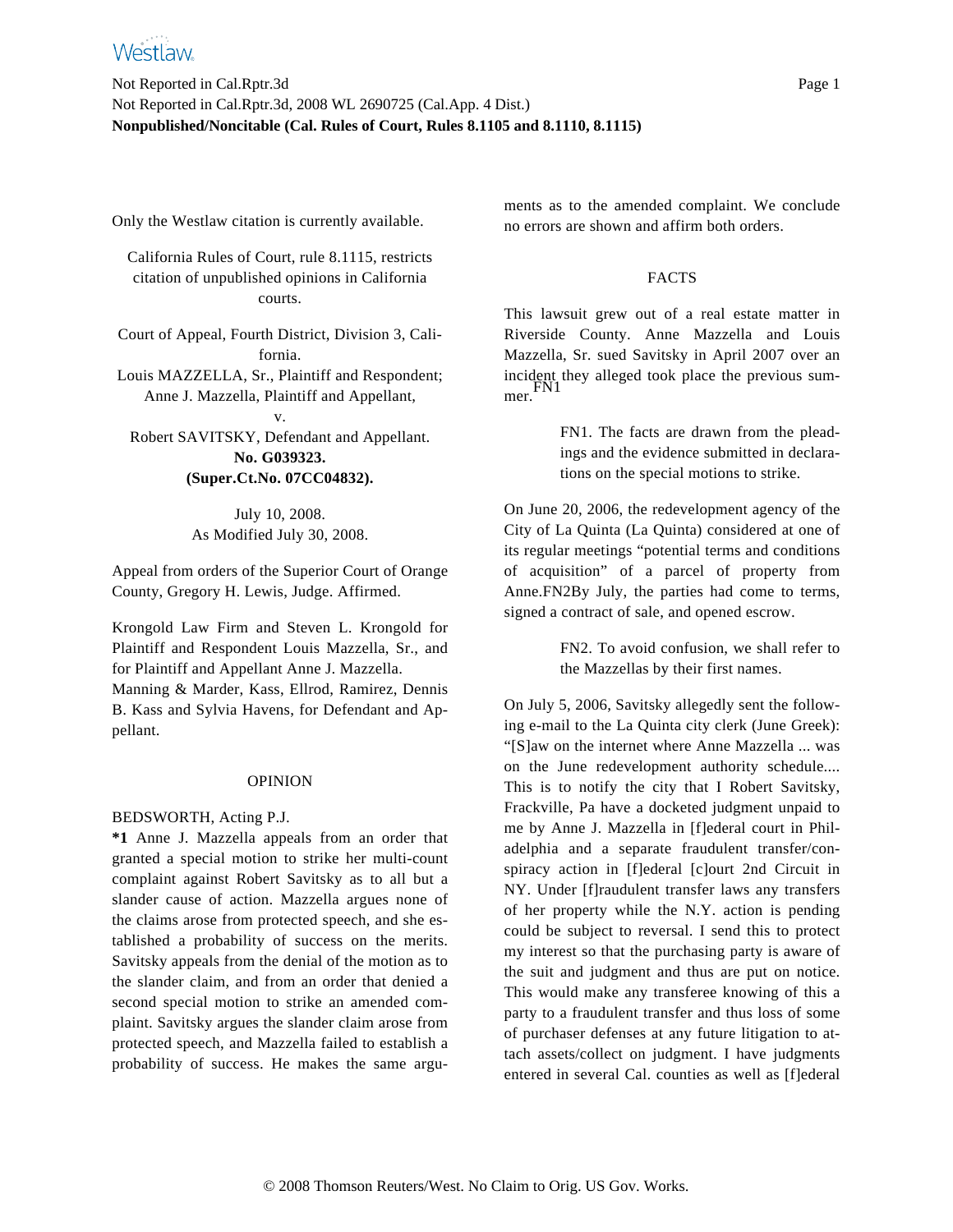[c]ourt in Cal ." This action followed.

The complaint alleged a long-running dispute between the Mazzellas and Savitsky, dating to the time when Louis Mazzella ran an insurance company in Pennsylvania and Savitsky was an investigator with that state's insurance department. It alleged Savitsky sent the e-mail quoted above, and "[u]pon information and belief, Savitsky directed other false statements to California residents to the effect that Lou Mazzella embezzled funds, engaged in insurance fraud, and had all of his assets seized by federal authorities."The complaint averred Savitsky had no judgment against Anne in Pennsylvania, but rather only against Louis, who had "tendered" full payment of the judgment to Savitsky. It also claimed the New York fraudulent transfer action had been dismissed by the trial court, was appealed, and the dismissal affirmed in December 2006 (which we note was after the July 2006 e-mail). Causes of action were set out for libel (Anne: false claim of unpaid judgment and false claim of fraudulent transfers), trade libel (Louis), slander (both), abuse of process (both: recording the judgment in California and using it to harass the Mazzellas), interference with contract (both), and interference with prospective economic advantage (both).

**\*2** Savitsky moved to strike the complaint under the anti-SLAPP (strategic lawsuit against public participation) statute (Code Civ. Proc., § 425.16), FN3 and he demurred to the complaint. He argued the complaint arose out of statements protected by the litigation privilege and/or the anti-SLAPP statute, and the statements were true.

> FN3. All subsequent statutory references are to the Code of Civil Procedure unless otherwise indicated.

In support of the motion, Savitsky offered evidence of the following. In 1991, Savitsky obtained a \$90,000 judgment against Louis in Pennsylvania for wrongful use of civil process. In 1992, he obtained a \$911.50 judgment against Anne and Louis for costs in the same action. In 1998, Savitsky commenced a fraudulent conveyance action in federal court in California that alleged certain properties owned by Anne in Riverside and San Diego Counties had been transferred to her by Louis. (Whether the La Quinta property was one of those in issue is unclear from the record.) The fraudulent conveyance action was subsequently transferred to federal court in New York. In December 2005, it was dismissed on the Mazzellas' motion for summary judgment, the court finding all of the California properties in issue had been purchased by Anne and were owned solely by her.  $FNA$ Savitsky appealed the dismissal, which was affirmed on December 21, 2006. As of December 2006, the Pennsylvania wrongful process judgment remained unsatisfied. Savitsky claimed the amount due was \$12,490.18. Louis said it was \$6,009.

> FN4. The unreported December 2, 2005 federal district court opinion in the case described it as "tortured" and noted it "remains alive, has not been mooted, and requires resolution."

In an opposing memorandum of points and authorities, the Mazzellas admitted "[t]he thrust of each cause of action, except [the slander claim] concern[s] false statements made in [the] July 5, 2006 e-mail."Louis submitted the only opposing declaration. He said Anne had entered into a contract to sell a parcel to the city, which he had negotiated, and had opened an escrow. The e-mail was received by the city clerk while the sale was in escrow. Louis declared Savitsky also "told June Greek (the city clerk) and others within the City of La Quinta, as well as certain adversaries of mine, including attorney Thomas Pistone, that all of my assets had been seized in Florida."He said the statement was false, led people to stop doing business with him, and his companies were required to liquidate assets "at significant losses." Louis also claimed the statements put the La Quinta sale in jeopardy, required him to hire attorneys, brokers, and "others," and "caused substantial financial injury to me and my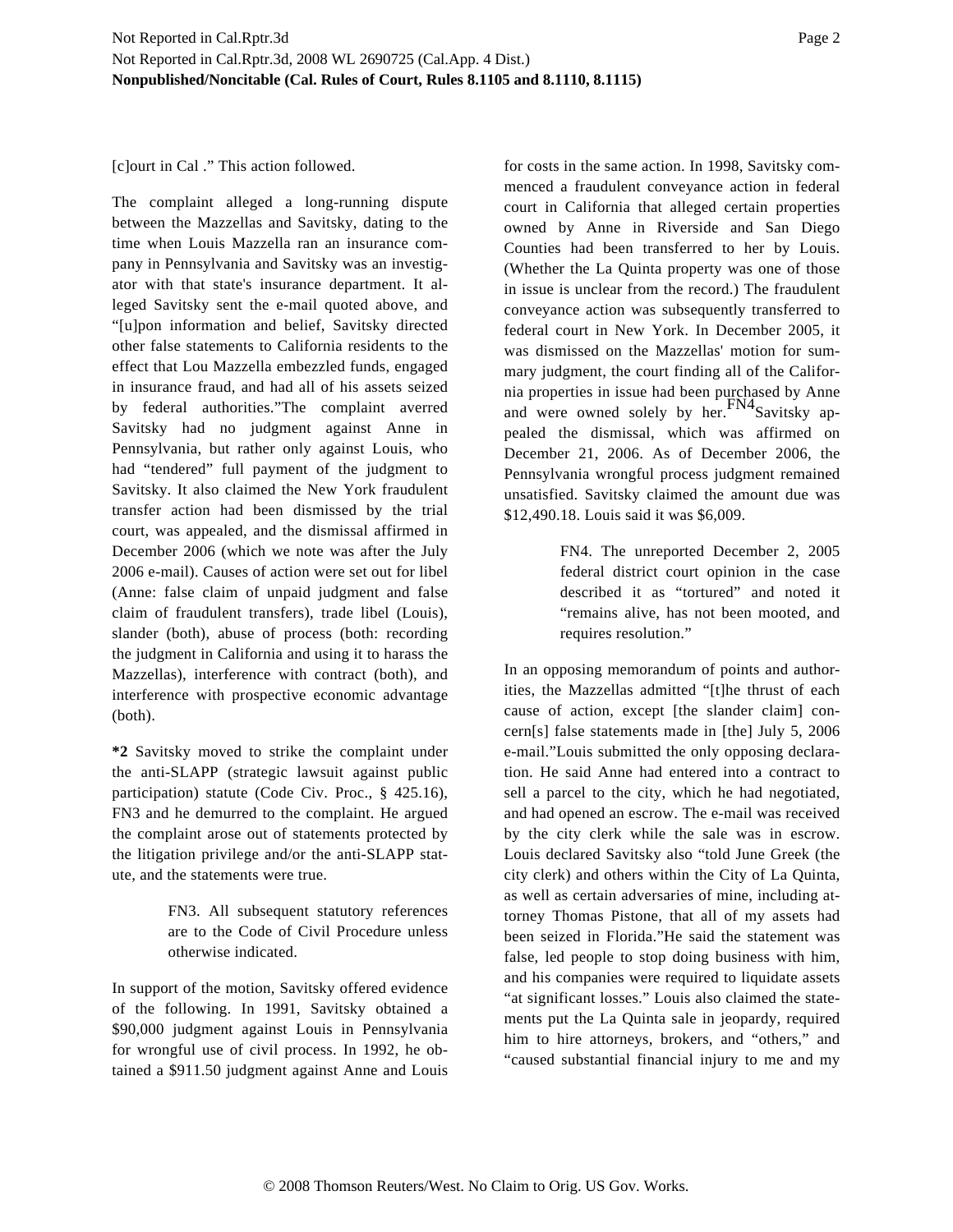## family."

Louis declared Savitsky knew the judgment against Anne was taken by mistake and later vacated. A docket sheet for that action was attached. It reveals the judgment against Anne was indeed stricken-but in September 2006, *after* the date of the e-mail. Louis claimed he had tendered a check in full satisfaction of the Pennsylvania judgment against him. He admitted Savitsky thought otherwise, and he admitted a motion to designate the judgment satisfied had been denied but claimed it had been on appeal (without providing any supporting information).

**\*3** Louis also set out the history of the disputes with Savitsky, which we need not recount. But some details stand out. Louis admitted "I mistakenly took money from Sentinel [an insurance brokerage he ran] to pay off Colonial's claims [Colonial was the insurance company Mazzella owned]....." He also conceded he pled nolo contendere to insurance fraud, and was placed on five years' probation. The declaration ended with a request for a continuance "should the court desire more detailed information," claiming Louis and Anne were both in poor health and unable to assist counsel to the extent they would have preferred.

In a June 11, 2007 order, the trial court granted the special motion to strike save for Louis' slander cause of action. It found the litigation privilege applied and the e-mail was protected speech. It also found Anne failed to make a prima facie case because she offered no evidence of damages. The court did not explain why it denied the motion as to Louis' slander claim. Somewhat confusingly, in sustaining the demurrer to the slander claim with leave to amend it said "the statements allegedly made about [Louis] are true."

In a verified amended complaint, Louis alleged Savitsky made five defamatory statements to "employees of ... La Quinta, including the City Clerk, June Greek, to lawyers for adversaries, including Thomas A. Pistone, and to other persons."The statements were "[Louis] Mazzella stole \$10 million dollars from Colonial, Mazzella committed insurance fraud, Mazzella embezzled funds from Colonial, Mazzella had all of his assets seized by federal authorities, and Mazzella is a dishonest and untrustworthy person."The amended complaint set out two causes of action, for slander per se and slander per quod.

Savitsky's special motion to strike the amended complaint raised the same arguments as his first motion. In a supporting declaration, Savitsky said he had learned Thomas Pistone was representing someone in an action against the Mazzellas, and he consulted Pistone about representing him in collecting from Louis. Savitsky said any statements he may have made to Pistone were as a prospective client to an attorney.

In an opposing declaration, Louis said Savitsky's statements caused financial loss he would prove at trial. Louis was more forthcoming about his past this time. He admitted he had pled nolo contendere to mail and wire fraud that alleged he had fraudulently diverted approximately \$2.4 million dollars in reinsurance premiums." While protesting the assets were not seized by federal authorities, Louis conceded he was "ordered to surrender to the U.S. Marshal all securities in which [he] had an interest," but the order was later limited to "all property found within the Eastern District of Pennsylvania that was solely owned by [him]." By order dated September 11, 2007, the trial court treated the motion as one for reconsideration of the prior anti-SLAPP ruling and denied it on the ground no new facts were presented.

#### I

**\*4** Anne argues her claims did not arise from protected speech. She is mistaken.

Section 425.16 provides a cause of action that arises from "any act ... in furtherance of the ... right of petition or free speech" is subject to a special motion to strike, unless the plaintiff establishes a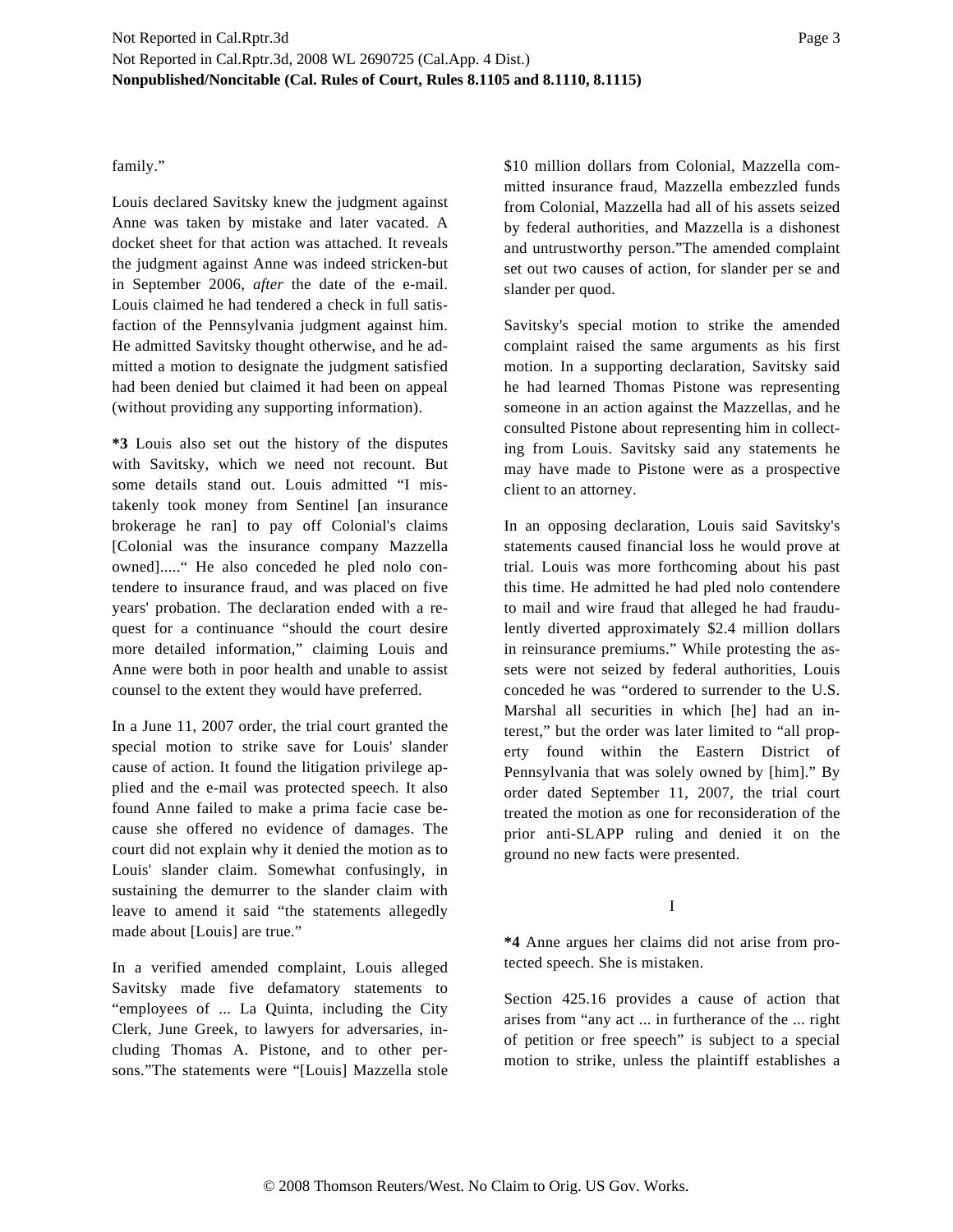probability he will prevail on the merits. (§ 415.16, subd.  $(b)(1)$ .) An act in furtherance of the right of petition or free speech includes, among others, "any written or oral statement or writing made in connection with an issue under consideration or review by a legislative, executive, or judicial body, or any other official proceeding authorized by law."(§ 425.16, subd. (e)(2).)

Statements protected by the litigation privilege are also protected speech under section 425.16. (*Briggs v. Eden Council for Hope & Opportunity* (1999) 19 Cal.4th 1106, 1115, 81 Cal.Rptr.2d 471, 969 P.2d 564.) A communication is so privileged if made in "any ... judicial proceeding." (Civ.Code, § 47 subd. (b).) "The usual formulation is that the privilege applies to any communication (1) made in a judicial or quasi-judicial proceedings; (2) by litigants or other participants authorized by law; (3) to achieve the objects of the litigation; and (4) that have some connection or logical relation to the action."(*Silberg v. Anderson* (1990) 50 Cal.3d 205, 212, 266 Cal.Rptr. 638, 786 P.2d 365.) "Communications with 'some relation' to judicial proceedings [are] absolutely immune from tort liability by the [litigation] privilege."(*Rubin v. Green* (1993) 4 Cal.4th 1187, 1193, 17 Cal.Rptr.2d 828, 847 P.2d 1044.) The privilege "is not limited to statements made during a trial or other proceedings, but may extend to steps taken prior thereto, or afterwards. [Citation.]" (*Rusheen v. Cohen* (2006) 37 Cal.4th 1048, 1057, 39 Cal.Rptr.3d 516, 128 P.3d 713.)

There is no doubt the litigation privilege protects postjudgment collection efforts. (*Rusheen v. Cohen, supra,* 37 cal.4th at pp. 1059-1060, 39 Cal.Rptr.3d 516, 128 P.3d 713 [allegedly perjured declaration of service used to obtain default judgment, upon which creditor obtained levy of execution]; *O'Keefe v. Kompa* (2000) 84 Cal.App.4th 130, 100 Cal.Rptr.2d 602 [allegedly wrongful levy on bank account and filing of abstract of judgment]; *Merlet v. Rizzo* (1998) 64 Cal.App.4th 53, 75 Cal.Rptr.2d 83 [allegedly wrongful application for writ of sale].) And it applies as well to a letter that furthers the objects of litigation and has some relevance to it. (*Jacob B. v. County of Shasta* (2007) 40 Cal.4th 948, 956, 56 Cal.Rptr.3d 477, 154 P.3d 1003 [letter from county victim witness program official regarding child molestation by a person being considered for visitation in family law case]; *Healy v. Tuscany Hills Landscape & Receation Corp.* (2006) 137 Cal.App.4th 1, 5-6, 39 Cal.Rptr.3d 547 [letter from homeowners association lawyers advising members that landscaping would cost more because of actions of one owner involved in pending litigation against association]; but see *Nguyen v. Proton Technology Corp.* (1999) 69 Cal.App.4th 140, 150-151, 81 Cal.Rptr.2d 392 [no protection for statements about criminal record in letter that accused former employee of unfair competition, where criminal record had no connection to the claimed unfair competition.)

**\*5** The e-mail was protected by the litigation privilege. Savitsky had a judgment against Anne, and a pending action to set aside California real estate acquisitions by Anne as fraudulent conveyances. The e-mail was sent to achieve the purpose of the litigation-collection of the judgments against Anne and Louis (if the conveyance to Anne could be set aside). And there is no doubt the e-mail had "some ... relation" to the pending actions, since it notified La Quinta of the judgment, action, and Savitsky's claim that the pending purchase of property from Anne might be set aside.

Anne argues the e-mail had no logical connection to the fraudulent conveyance action because too much had to be established before Savitsky could set aside the La Quinta purchase. She reasons he had to prevail on the appeal, try and win the case, then sue in California and establish Anne was not a bona fide purchaser for value. But the argument itself is illogical. A message that advises an interested party of pending litigation that might affect it is protected by the litigation privilege (*Healy v. Tuscany Hills Landscape & Receation Corp., supra,* 137 Cal.App.4th 1, 39 Cal.Rptr.3d 547), and that is not changed by the difficulty the writer may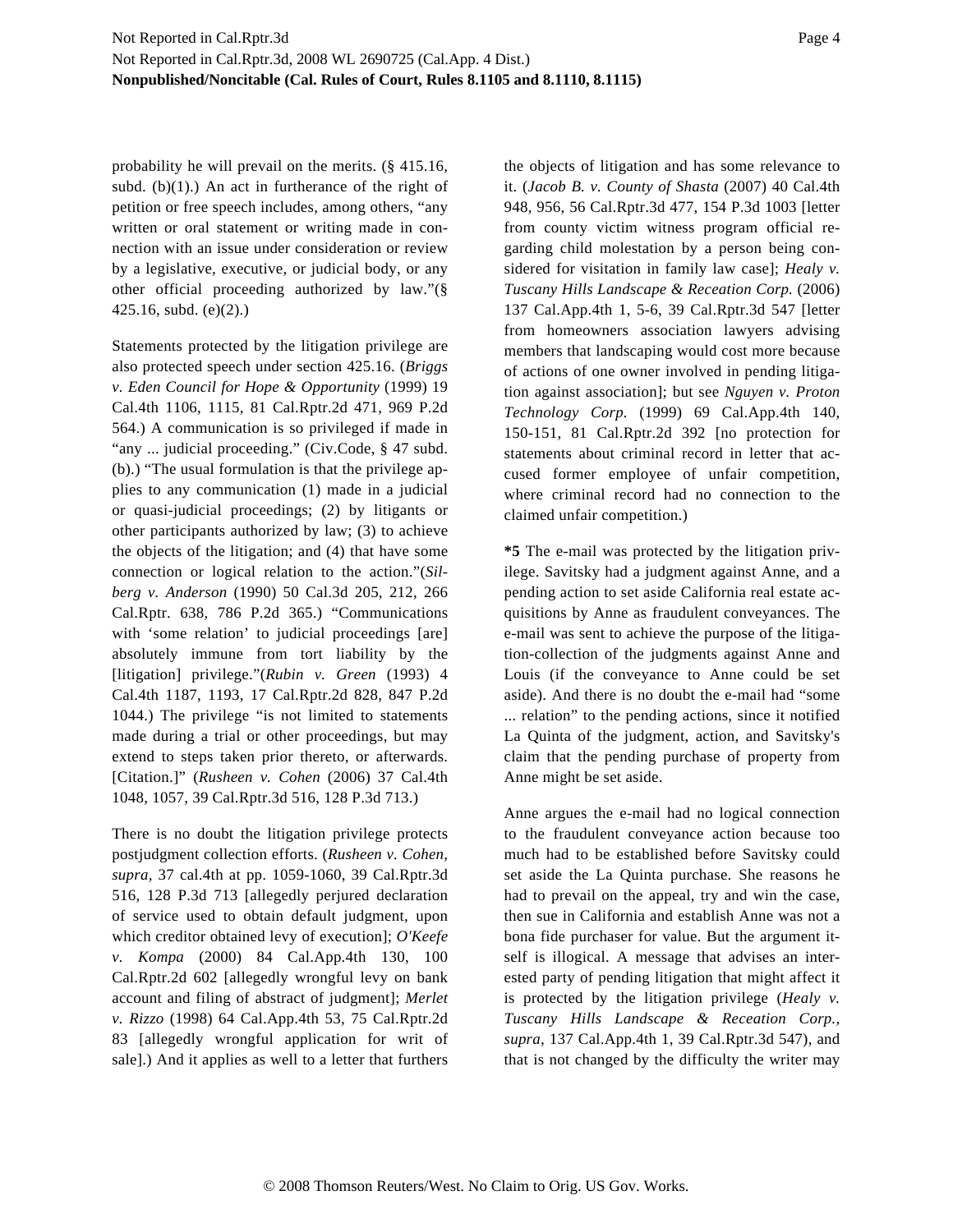have in prevailing in the litigation. The e-mail was logically related to the fraudulent conveyance action, as well as the judgment Savitsky obtained against Anne in the wrongful process action.

Since the litigation privilege is absolute and immunizes a defendant from all tort liability save for malicious prosecution (*Silberg v. Anderson, supra,* 50 Cal.3d at pp. 215-216, 266 Cal.Rptr. 638, 786 P.2d 365), Anne cannot prevail on her claims for libel, slander, abuse of process, interference with contract, or interference with prospective economic advantage. The special motion to strike was properly granted.

## II

Anne argues the trial court erred when it denied a request for a continuance to allow her to offer further evidence in opposition to the motion. We disagree.

There has been no showing the ruling was unreasonable. Anne did not move for a continuance. Instead, the "request" was included at the end of Louis's opposing declaration. Louis said both he and Anne had "recently" had surgery, he was weak, and Anne had not been able to discuss the case with counsel. He concluded by saying "[s]hould the court desire more detailed information on the losses caused by Savitsky," he requested additional time to prepare a supplemental declaration. Denial of the request was entirely reasonable. It is not the duty of the court to tell the parties what information it desires on a motion; rather, each party is responsible for offering such evidence as he or she deems appropriate. Given the conclusory, vague description of the Mazzellas' claimed medical conditions, and the absence of any statement of what evidence could be provided, denial of a continuance-if, indeed, a continuance was being requested-was reasonable. No abuse of discretion is shown.

**\*6** That brings us to Savitsky's appeal. Savitsky argues Louis' slander claim should have been stricken because it arose from protected speech, and Louis failed to show a probability of success. He is mistaken on the first point, so we do not reach the second.FN5

> FN5. Anne argues Savitsky's appeal was untimely because the motion was decided on June 11, 2007 and he did not file a notice of appeal until September 25, 2007. Her theory is the minute order said "notice waived," so the 60 day time to file a notice of appeal ran from the date of the minute order. No supporting authority is cited. Here Anne misreads the record. The minute order addressed three motions, and on the special motion to strike it directed "defendant to give notice." Since notice of entry was not served, the time within which to file a notice of appeal was 180 days after entry of an appealable order. (Cal. Rules of Court, rules  $8.104(a)(3)$ , (f).) We also note the argument is curious in light of the fact that Anne did not file her own notice of appeal until September 26, 2007. In any event, Savitsky's appeal was timely.

We first clarify what is, and is not, in issue. Louis' slander claim was not based on the e-mail. The only allegations are as follows: "On July 5, 2006, and continuing thereafter, Savitsky [uttered] statements ... concerning the Mazzellas to employees of the City, including June Greek, to lawyers for the City, including Thomas Pistone, and to other persons, to the effect that ... Lou Mazzella had embezzled funds, engaged in insurance fraud, and had all of his assets seized by federal authorities."So the email cannot be used to bootstrap Louis' claim into protected speech.

Here, the litigation privilege does not help Savitsky. The alleged statements about Louis's alleged past criminal conduct have no connection to either collecting the Pennsylvania judgment or pursuing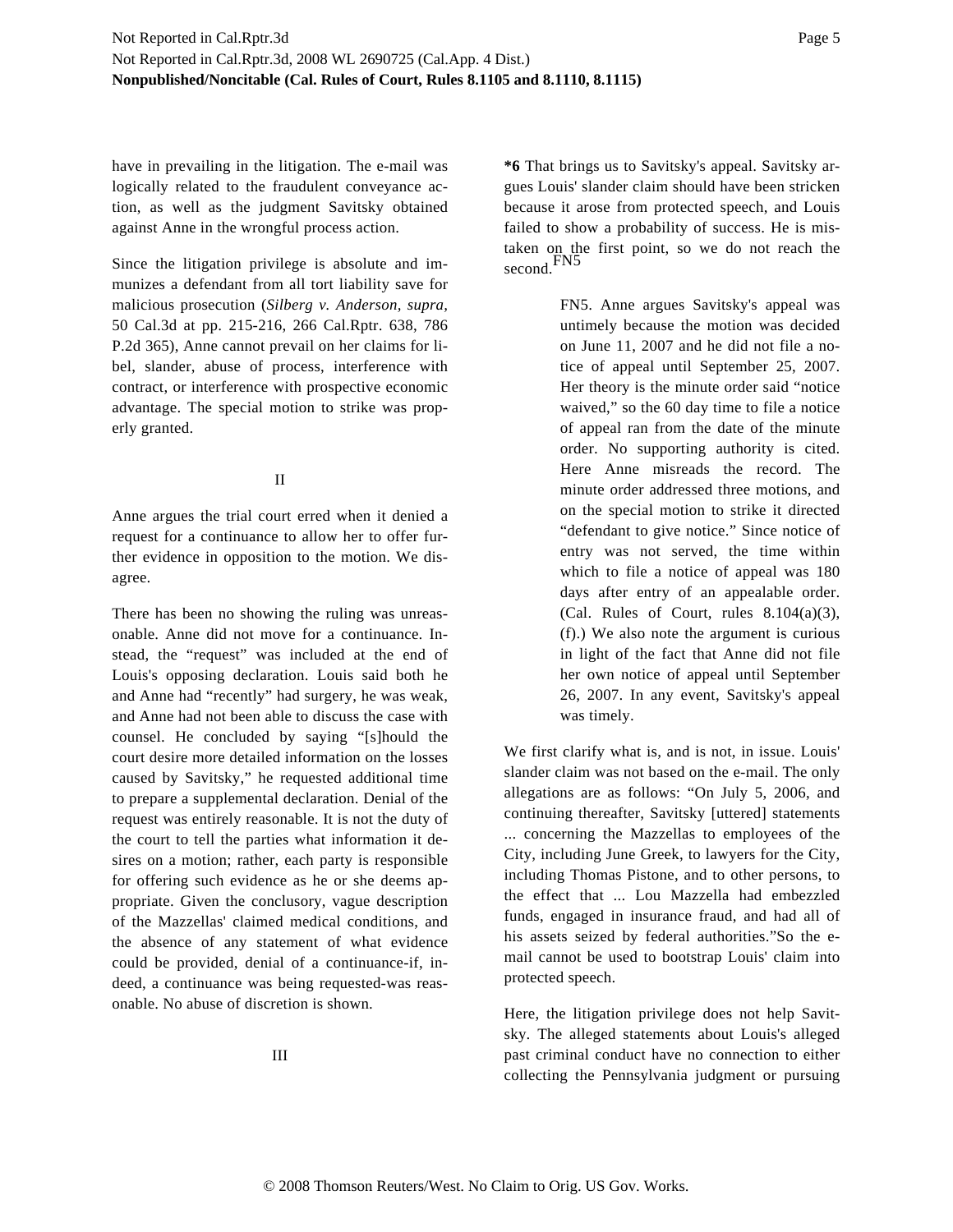the fraudulent conveyance action. The situation is analogous to *Nguyen v. Proton Technology Corp., supra,* 69 Cal.App.4th 140, 150-151, 81 Cal.Rptr.2d 392. There, the court found the privilege did not protect allegations of criminal conduct in a letter that accused a former employee of unfair competition and advised his new employer the individual had a criminal record, since the alleged criminal record had no connection to the unfair competition claim. As the court put it, "section 47(b) does not prop the barn door wide open for any and every sort of prelitigation charge or innuendo, especially concerning individuals"(*Id.* at p. 150, 81 Cal.Rptr.2d 392.) The same is true of the instant postjudgment charges. Whether Louis embezzled funds, was convicted of fraud, or suffered asset seizures is irrelevant to collecting the judgment or establishing that Louis fraudulently conveyed the La Quinta property to avoid paying the judgment. Gratuitous accusations are not protected by the litigation privilege simply because uttered by one involved in litigation.

Savitsky argues the privilege applies because the complaint alleged he made false statements about Louis to the FBI, and communications to law enforcement about possible criminal conduct are privileged. But that misrepresents the complaint. The only allegations in the slander claim were that Savitsky told various La Quinta employees that Louis was an embezzler, had committed insurance fraud, and had his assets seized. The reference to the FBI is found in a rambling introduction to the complaint that lays out Louis's version of his travails, including a statement he was unfairly prosecuted for mail and wire fraud after Savitsky gave false information to the FBI. But Louis does not allege those statements were slanderous. So the slander claim is not based on statements made to law enforcement, and those it *is* based on are not protected by the litigation privilege.

Savitsky argues the slander claim is protected under the anti-SLAPP statute for several reasons. We take up each in turn, but none has merit.

**\*7** Savitsky asserts the statement that Louis' assets were seized has " 'some relation' " to judicial proceedings to collect a judgment, so the slander claim was based on statements made "before a judicial ... proceeding."  $(\S$  425.16, subd.  $(e)(1)$ .) That simply is not so. The only authority cited is *Rusheen v. Cohen, supra,* 37 Cal.4th 1048, 39 Cal.Rptr.3d 516, 128 P.3d 713, but that case is distinguishable. *Rusheen* held the litigation privilege applies to action taken to collect a judgment under certain circumstances. Here, the alleged statement about Louis' assets was not made in any proceeding to collect the judgment against Louis. To the contrary, the La Quinta transaction had nothing to do with Louis, since the city was purchasing property owned solely by Anne. Thus, the slander claim was not based on any statement made in a judicial proceeding.

Savitsky next contends the statements were made "in connection with an issue under consideration or review by a legislative, executive, or judicial body"  $(\S$  425.16, subd. (e)(2)) because he was trying to collect his judgment and set aside fraudulent transfers to Anne. This argument is also without merit.

"The statute does not accord anti-SLAPP protection to suits arising from any act having any connection, however remote, with an official proceeding. The statements or writings in question must occur in connection with 'an issue under consideration or review' in the proceeding."(*Paul v. Friedman* (2002) 95 Cal.App.4th 853, 866, 117 Cal.Rptr.2d 82.) No connection to any official proceeding is shown. The only issue under consideration by La Quinta was the purchase from Anne. Statements about Louis (embezzled, committed insurance fraud, had assets seized) were not shown to have anything to do with that acquisition. The only other issue under consideration was in the fraudulent transfer appeal. But here again, the alleged statements about Louis were unconnected to the pending action-past crimes and lost assets have no bearing on fraudulent transfers to avoid creditors, the subject of the appeal. So it has not been shown the slander cause of action is